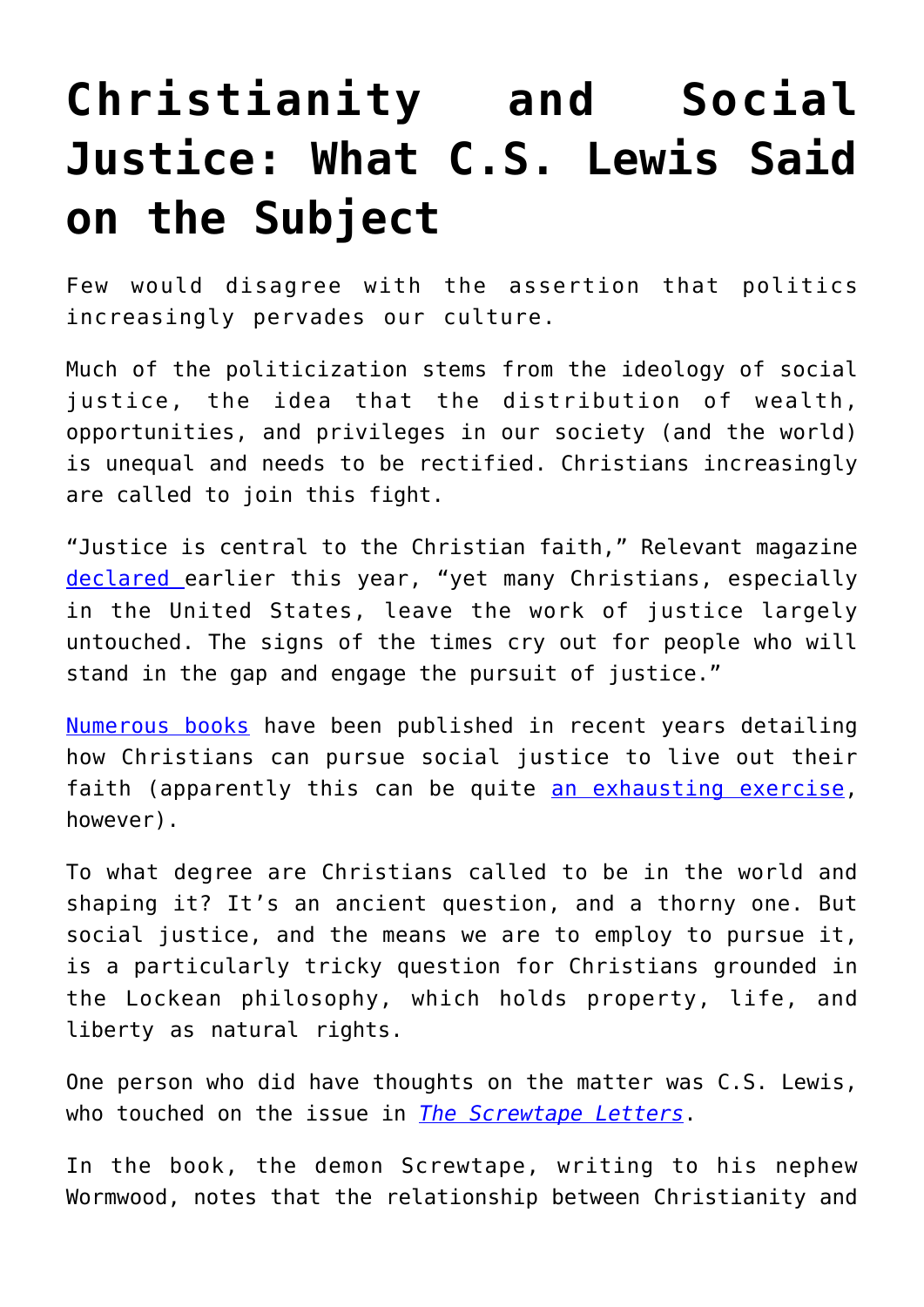politics is a "delicate" matter.

"Certainly we do not want men to allow their Christianity to flow over into their political life, for the establishment of anything like a really just society would be a major disaster," Screwtape writes. "On the other hand, we do want, and want very much, to make men treat Christianity *as a means*." (emphasis mine)

A means toward what? Preferably toward personal advancement, Screwtape writes, "but, failing that, as a means to anything—*even to social justice*." (emphasis mine) He continues:

*"The thing to do is to get a man at first to value social justice as a thing which the Enemy demands, and then work him on to the stage at which he values Christianity because it may produce social justice. For the Enemy will not be used as a convenience. Men or nations who think they can revive the Faith in order to make a good society might just as well think they can use the stairs of Heaven as a short cut to the nearest chemist's shop. Fortunately, it is quite easy to coax humans round this little corner."*

The message is a clear warning to those who'd be tempted to use the Gospel to build utopias here on Earth.

Lewis was saying the Christian faith should guide our ideas, and these ideas are of course expressed in all areas of political life. But, according to Lewis, all people—and perhaps social justice advocates in particular—should be wary of making political causes false idols of their faith.

To me, this seems like prudent advice. What do you think?

—